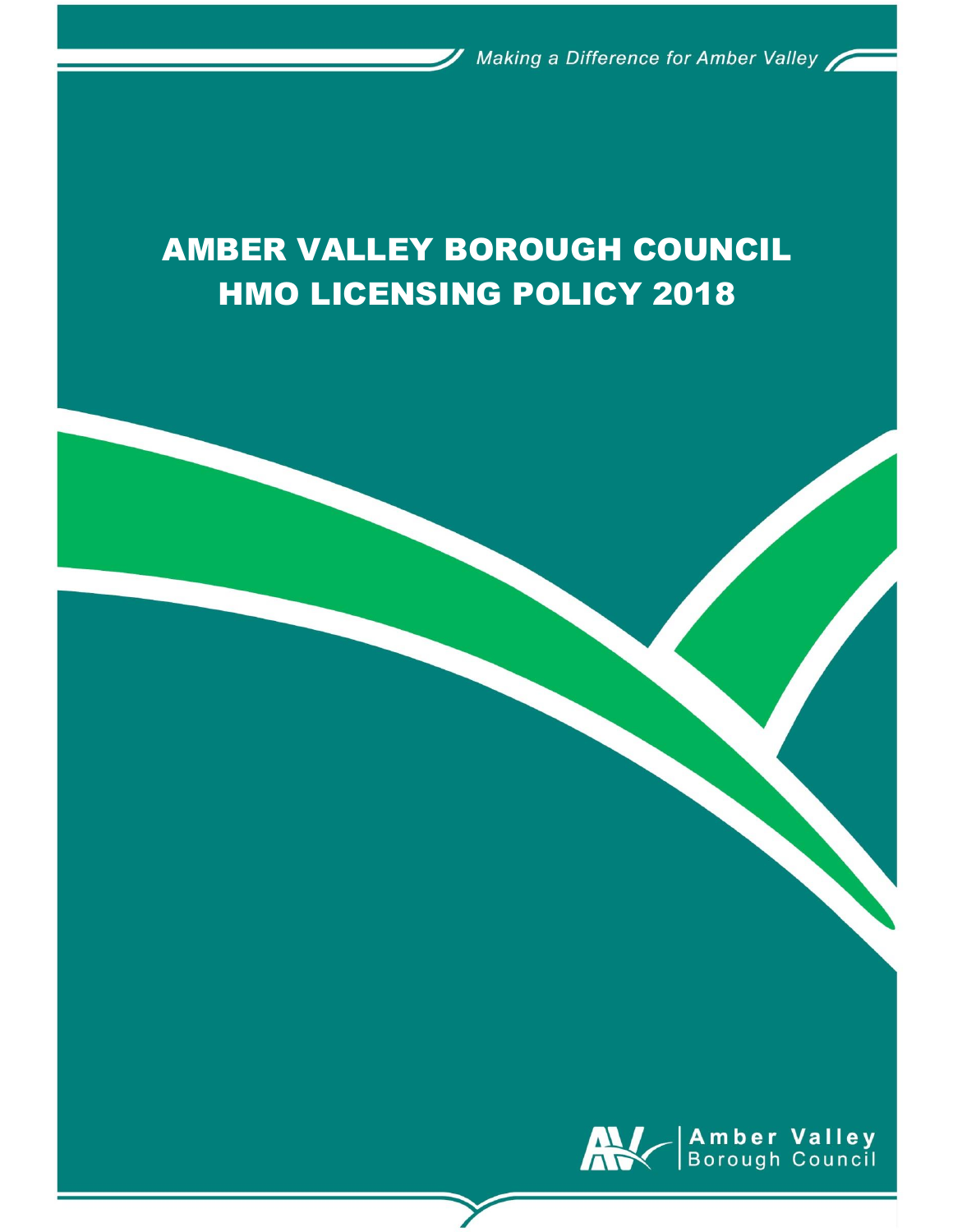## The Mandatory Licensing of Houses in Multiple Occupation (HMO's)

| <b>Document Control Information</b>  |                                         |
|--------------------------------------|-----------------------------------------|
|                                      |                                         |
| <b>Business Unit</b>                 | Housing                                 |
| <b>Version</b>                       |                                         |
| <b>Last Updated</b>                  | <b>June 2018</b>                        |
| <b>Planned Review</b>                | <b>June 2019</b>                        |
| <b>Author</b>                        | <b>Housing Manager</b>                  |
| <b>Classification</b>                | Open                                    |
| Is any part of the document redacted | No                                      |
| <b>Reason for Classification</b>     | Document suitable for public disclosure |

| <b>Document History</b> |      |               |                                                |
|-------------------------|------|---------------|------------------------------------------------|
| Version                 | Date | <b>Author</b> | <b>Comments</b>                                |
|                         |      | Housing       | Drafted for submission to Cabinet for approval |
|                         |      | Manager       |                                                |
|                         |      |               |                                                |

#### 1. Introduction

The Housing Act 2004 stated that Local Authorities had a duty to licence (subject to specific exemptions) all Houses in Multiple Occupation (HMO's) which consist of three or more storeys and are occupied by 5 or more people, consisting of 2 or more households.

In addition, powers were made available to Local Authorities to carry out Selective Licensing and Additional HMO licensing.

On 1<sup>st</sup> October 2018, SI 221/2018 comes into force and extends Mandatory Licensing to all non-exempt HMO's of 5 or more persons, forming 2 or more households sharing amenities – regardless of the number of storeys. In addition, flats in purpose built blocks of three or more self-contained flats will be exempt but all other flats in multiple occupation included.

Additional legislation also expected in late 2018 will introduce minimum room sizes and introduces a mandatory licence condition for the collection, storage and disposal of waste.

Amber Valley Borough Council recognises the valuable role that the private rented sector plays for its residents and the importance of availability of accommodation of this nature. The Council recognises the importance for all accommodation to be safe for its occupiers, and specifically recognises the higher risks associated with Houses in Multiple Occupation. The Council enjoys a strong working relationship with the landlords of existing licensed HMO's and anticipates that this will extend to new landlords and new premises affected by the changes in legislation. Advice and support is readily available to assist landlords through the process.

It is the responsibility of Landlords suspecting that they may require a licence to submit the relevant application.

Please contact:

Amber Valley Borough Council, Housing Standards team, Town Hall, Market Place, Ripley, DE5 3BT.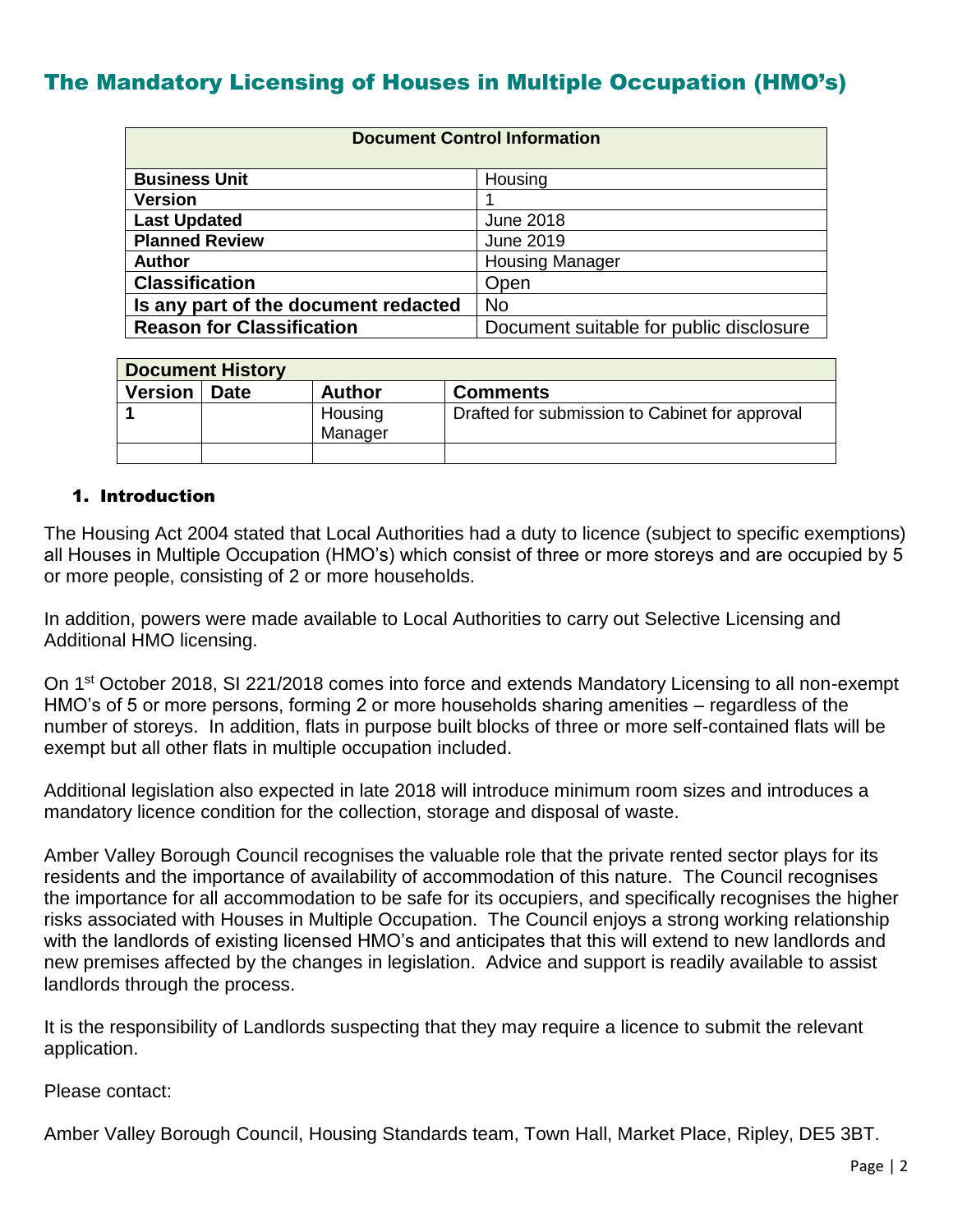Email enquiries can be made to ehhousing@ambervalley.gov.uk Or visit [www.ambervalley.gov.uk/hmolicensing](http://www.ambervalley.gov.uk/hmolicensing)

#### 2. Definition of a HMO

The definition of a HMO is contained within sections 254-259 of the Housing Act 2004.

It generally includes:

- A building where two or more households who occupy the living accommodation share one or more basic amenity, or the living accommodation is lacking one or more basic amenity;
- The living accommodation is occupied by persons who do not form a single household;
- A building, or part of a building which consists of one or more units of living accommodation not consisting of self-contained flats;
- Buildings converted into self-contained flats if more than one third of the flats are tenanted and the conversion does not comply with Building Regulations 1991 or subsequent Building Regulations. See section 257 of the Act (S257 HMO's are not included in mandatory licensing)

The intention of HMO licensing is to ensure that the highest risk properties in the private rented sector are identified, meet the necessary legal standards in respect of safety and are properly managed. HMO's occupied by 5 or more persons, forming two or more households will be subject to this licensing regime, unless they are exempt.

#### Exempted premises

- Buildings controlled or managed by public sector bodies or Registered Landlords
- Any building occupied by two persons forming two households.
- Student halls of residence when run by an educational establishment
- Buildings occupied principally for the purposes of a religion whose principal occupation is prayer, contemplation, education or the relief of suffering
- Buildings providing accommodation for specific groups which are governed by specific legislation (children's homes, immigration centres, young offender institutions, care homes, prison related accommodation, secure training centres, bail hostels, residential family centres)
- HMO's that meet the definition of section 257 of the Housing Act 2004.

### 3. The Application Process

To be within the law, any licensable HMO must be in one of these states:

- Licensed
- Subject to a Temporary Exemption Notice
- Subject to an Interim Management Order (IMO) or a Final Management Order (FMO)

No offence is committed if a licensable HMO is the subject of a valid, pending licence or Temporary Exemption Notice (TEN) application.

The contents of the application form shall be those as specified in the 2004 Act. An application will be considered a full application when all requested documents have been provided.

Where an incomplete application is received, a letter will be sent to the applicant listing the outstanding items and requesting that they are submitted within 14 days. Failure to submit the information within 14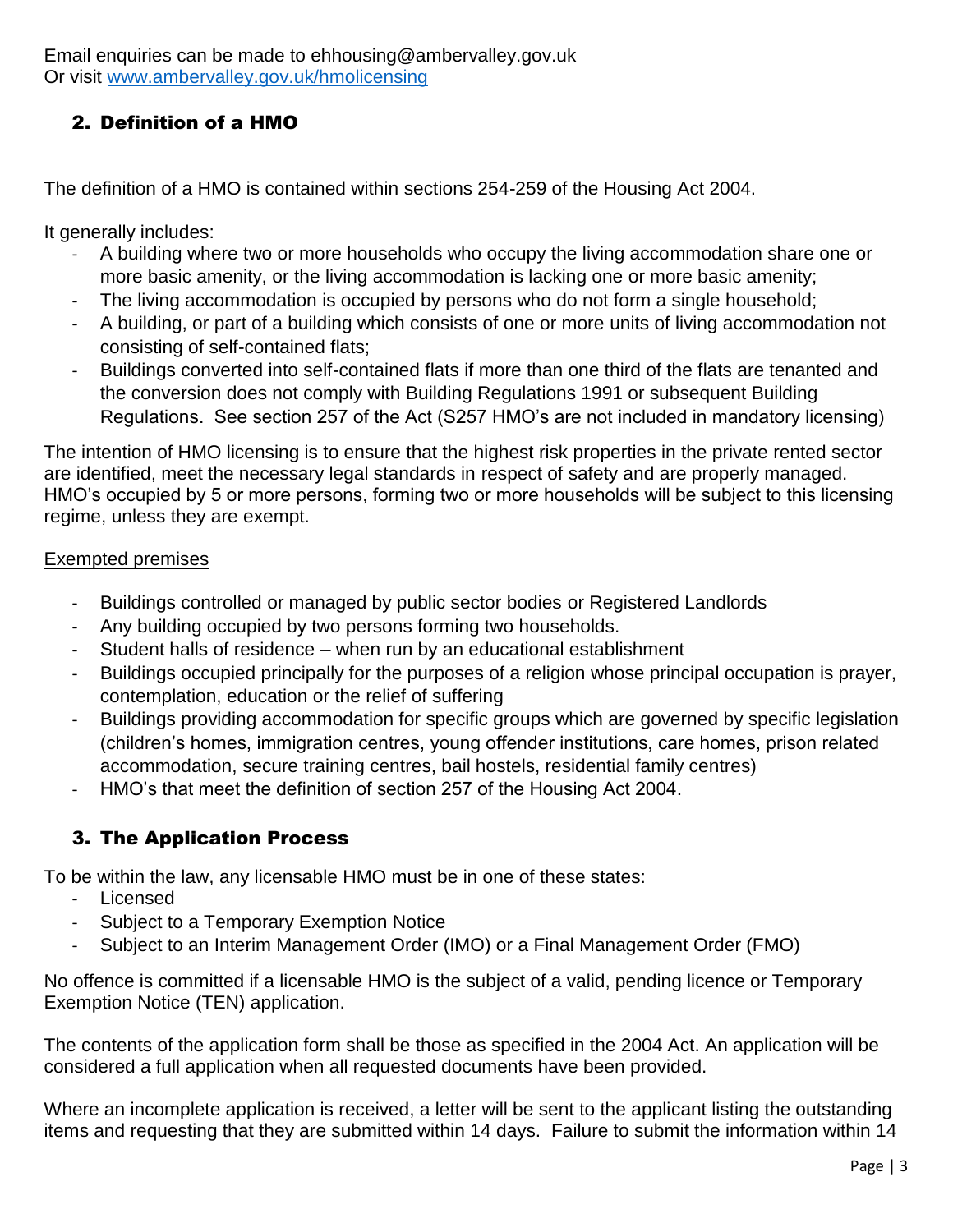days without reasonable excuse will result in the application being made ineffective. Where this could be deliberate avoidance of applying for a licence, then legal proceedings may be instigated which may result in prosecution or civil penalty.

#### 4. Timescales

The onus shall be on the applicant to provide all necessary information to submit a full application for licence.

Once those documents are received, the Council shall process that information and aim to dispatch a draft licence for consultation within 8 weeks. The commencement date for the licence may be back dated to the date that a valid application was received, along with the necessary fee.

The Council will be unable to issue licences before 1<sup>st</sup> October 2018 for those premises that fall within the extended definition.

### 5. Issuing of a licence

A licence can only be issued where the following is confirmed:

- The building is reasonably suitable for occupation having regard to amenity levels, available living space and general health and safety considerations, or can be made suitable through the use of licence conditions.
- The property must have rooms of a reasonable size and comply with any government prescribed room size standards.
- There must be suitable access to cooking facilities, bathrooms and WC's for the number of people living there. Reference will be made to the Amenity Standard in Appendix 2 and ordinarily premises will be expected to meet this standard.
- Officers may use discretion in adjusting these requirements if it is seen fit and if the amenities may, in exceptional cases be considered suitable for the number of occupiers without fully meeting the requirements of the Amenity Standard.
- Management arrangements are satisfactory. "Management arrangements" includes arrangements for monitoring and maintaining the property, ordering works, finance, and general manager competence.
- The licensee, manager and others involved in the running of the property are fit and proper persons. There are certain criteria to be met before an applicant can be considered to be a fit person to manage a HMO. When deciding whether an individual is a fit and proper person the Council has to consider whether there is evidence that they have committed an offence of fraud, dishonesty, violence or drugs or an offence under Schedule 3 of the Sexual Offences Act 2003. The Council also has to consider whether there is evidence that they have practised discrimination on grounds of sex, colour, race, ethnic or national origins or disability in connection with any business, or evidence that they have contravened housing or landlord and tenant law.

#### Fit and proper person

The HMO licensing application form asks specific questions to obtain relevant information so that the Council may assess whether further checks are required to establish if an applicant is fit and proper.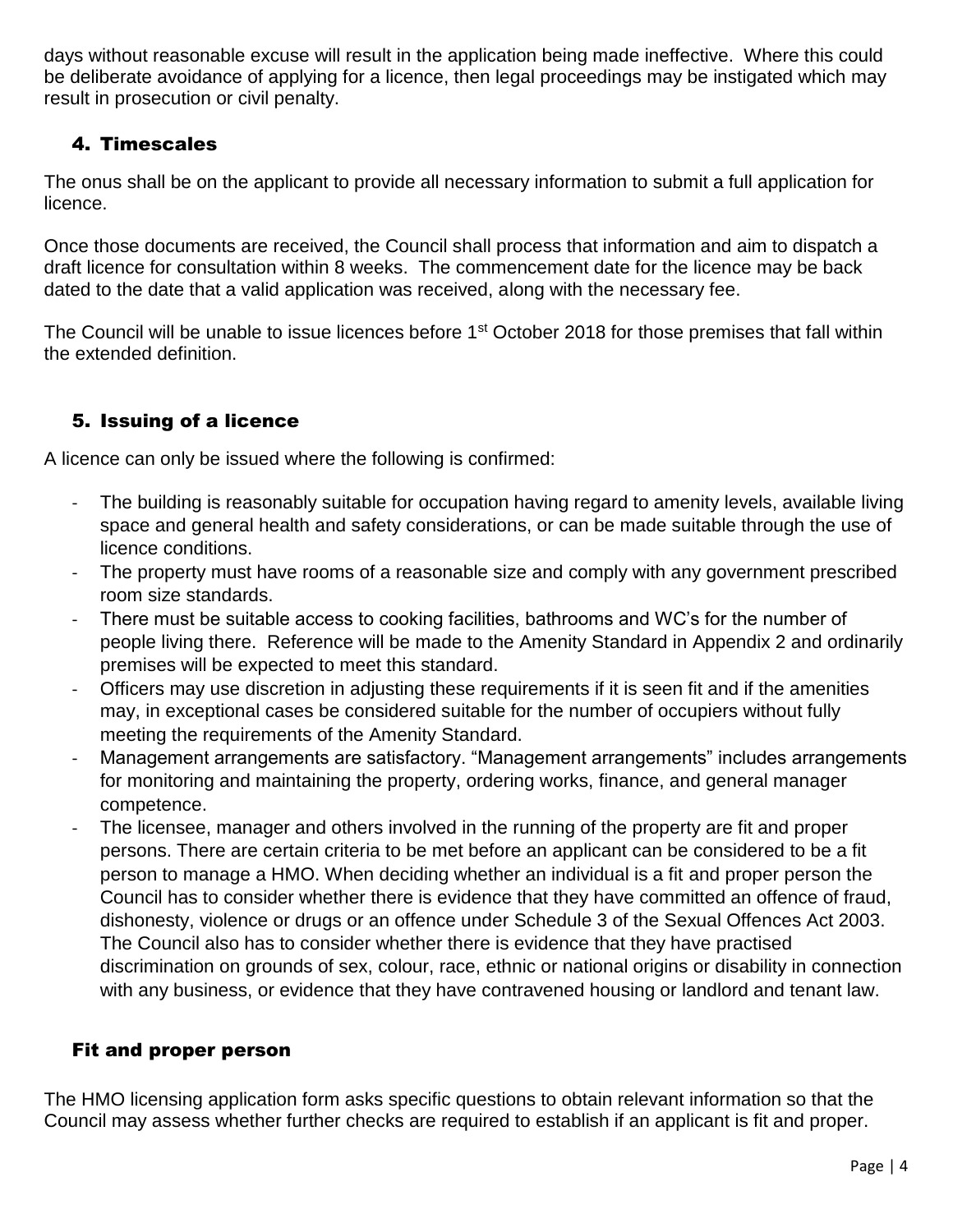Applicants must complete and sign the Declarations to confirm that all the information provided on the application form is correct to the best of their knowledge.

In addition to this, the Council will contact partner agencies including Local Authorities, Community Safety and DFRS to establish whether there is any evidence to suggest that the applicant is not a fit and proper person. The Council will also consult the Rogue Landlords Database as part of the pre-licensing process.

Where an applicant indicates that one or more issues as listed applies to them, or where other information comes to light, it is important to establish further details in order to assess whether this impacts on their implied 'fit and proper' status. Housing Officers may contact applicants by telephone or in writing, or may invite applicants to attend the Council offices with a view to establishing the exact circumstances of the matter.

If it appears that the matter is not of relevance to their implied status as a fit and proper person, then the application may proceed for approval. If it is established that the matter is of relevance to their status as a fit and proper person then this clearly has significant implications in that it may be necessary to refuse to grant a licence.

The final decision as to whether a person is to be regarded as not being a fit and proper person shall be made by the Executive Director, following a review of the case and considering the applicant on their merits.

Wherever possible, applicants who are assessed as not being fit and proper will be encouraged to propose an alternative person or company to act as licence holder on their behalf.

Where it is felt necessary, for example where occupants are likely to be from a vulnerable group the applicant may be required to obtain a basic DBS check.

In granting a licence, the Act prescribes mandatory licence conditions relating to

- provision of annual gas safety certificates
- safety of electrical appliances and furniture
- provision and maintenance of smoke alarms
- provision of written tenancy agreements

In addition, the Council will, where it considers appropriate;

- impose its own licence conditions
- grant a licence for a lesser period than the standard period (normally 5 years) where it considers it appropriate

When the Council is satisfied that the premises are in a satisfactory condition, the people controlling and managing it are fit to do so and the management arrangements are satisfactory, a licence will be prepared for issue to either the applicant or some other person by agreement. Where it is not satisfied that these conditions are met, the licence application will be refused.

#### 6. Compliance with licence conditions

Breaches of licence conditions will be investigated in line with the Council's enforcement policy.

Minor breaches of licence conditions would be expected to be dealt with informally where the breaches have not significantly put at risk occupier's health, safety or welfare.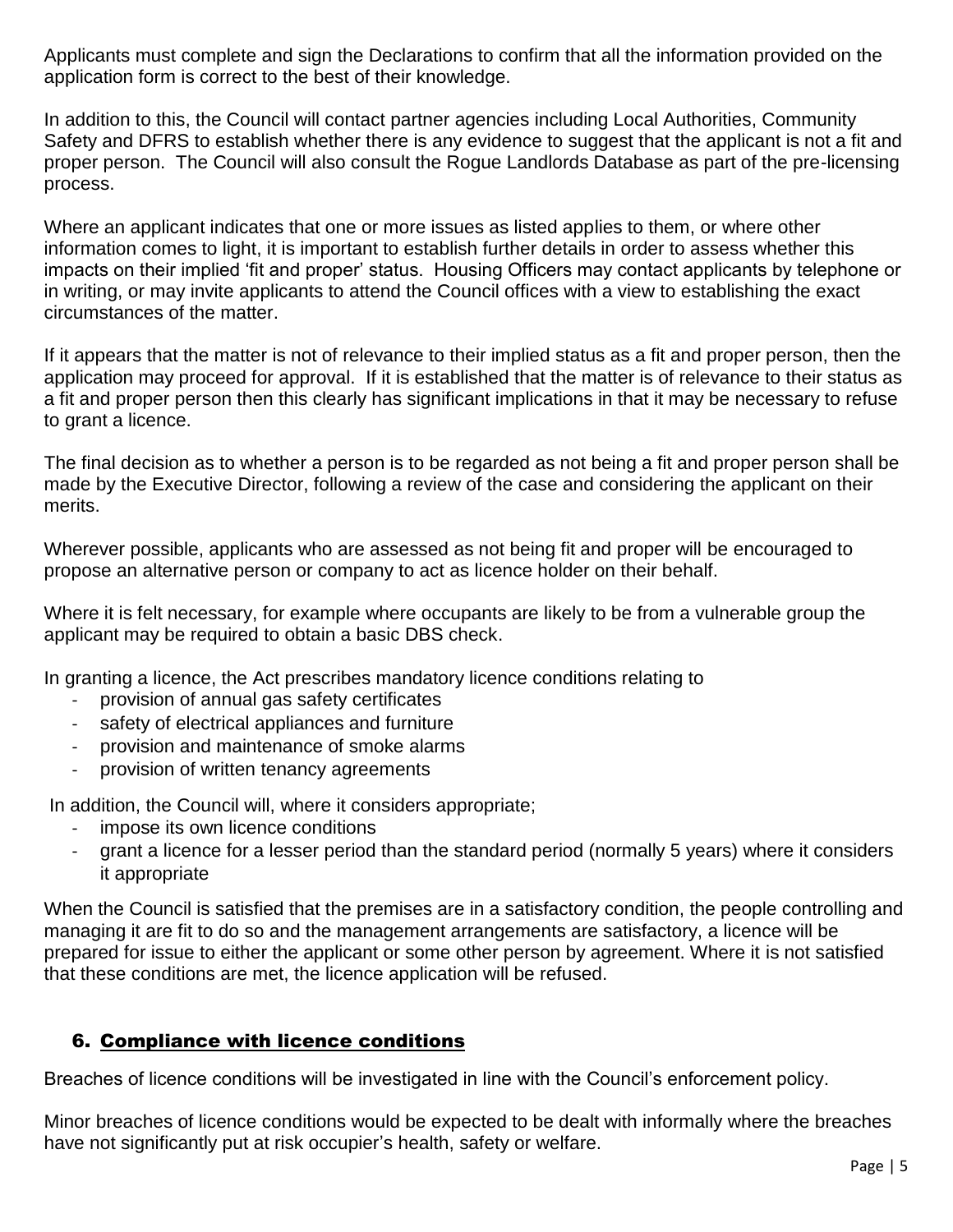Formal action will be considered where there have serious or persistent breaches of licence conditions or where the landlord has a poor record of compliance with legislation.

Any reported and established breach of licence conditions will be assessed on its own merits and in line with the Council's Enforcement Policy as well as the Code for Crown Prosecutors.

#### 7. Variation of a licence

A licence may be varied, either by agreement with the licence holder, or variation of the licence may be required by the local authority if there has been a material change in circumstances since the date of grant of licence.

#### 8. Fee Structure

The Housing Act 2004 gives Local Authority the powers to recover their costs for licensing HMO's. The fee charged must reflect the actual costs of licensing a property. The Council's fee structure has been approved by Cabinet and will be reviewed on an annual basis.

There must be no deficit or surplus. If a deficit or surplus occurs then the fee will be adjusted during the next round of licensing to account for this. The fee charged takes into account the development of the licensing scheme, processing applications, monitoring compliance with licence conditions and enforcement action arising from breaches of the licensing process.

No work associated with action under Part 1 of the Housing Act is included in the fee calculation. See appendix 1 for the fee structure for Amber Valley Borough Council.

#### 9. Temporary Exemption Notices (TEN's)

A TEN can be issued where the manager or person having control of an unlicensed HMO (which should be licensed) notifies the Council of his intention to take the necessary steps to ensure that the house is no longer required to be licensed.

A TEN will be valid for an initial period of 3 months. A second TEN for a further 3 month period can be issued at the discretion of the Council under exceptional circumstances. No further TEN's are able to be issued after the second TEN has expired.

Where the manager or person having control of an unlicensed HMO wishes to apply for a TEN, they must state in writing the situation regarding the HMO and the steps that are being taken to remove the HMO from the licensing regime. Where applicable, evidence may be required to support the request for a TEN.

Where the Council decides not to issue a TEN, it will inform the manager or person having control by way of a notice, stating the decision and why it has been made, and providing details of rights of appeal.

Where a licence holder dies, the licence has the effect of being a TEN until the future of the property is determined (following the same time restrictions as the TEN).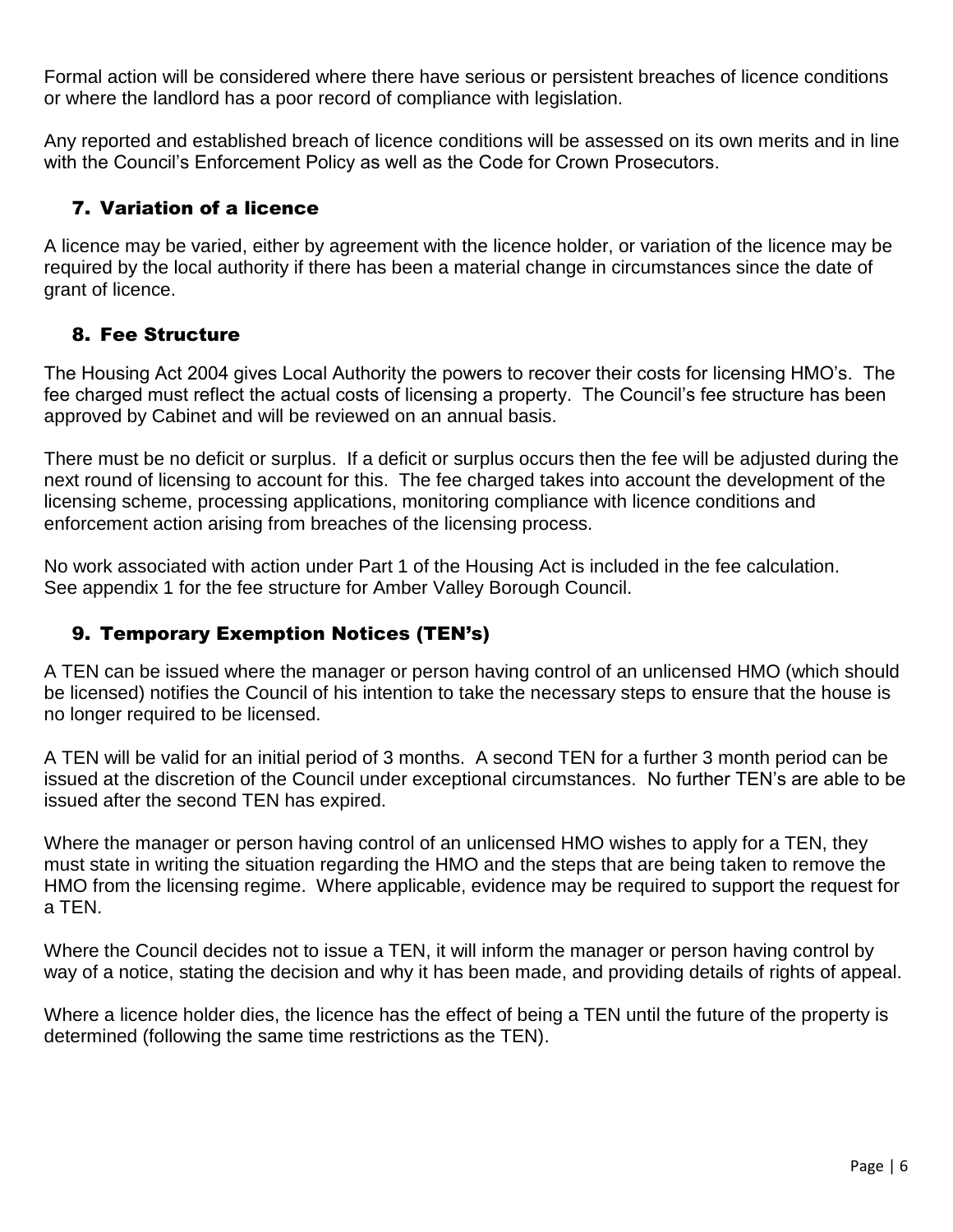### 10. Interim Management Orders (IMO)

Certain circumstances may arise where the Council is under a duty to implement an Interim Management Order;

- If it is a HMO or a Part 3 house which is required to be licensed under Part 2 or Part 3, but is not so licensed, and it is considered that;
- There is no reasonable prospect of it being so licensed in the near future, or that the health and safety condition is satisfied (see Section 104)

An IMO enables the Council to take immediate steps which may be necessary to protect the health, safety and welfare of occupiers of the house, or of neighbours or people having an interest in neighbouring properties, or any other management steps considered appropriate pending the grant of a licence or the issue of a final management order.

Where an IMO is made, the Council will collect rents and can deduct from this income any relevant expenditure and sums due in compensation to a third party. Any residual income, with interest if relevant, must then be paid to the landlord or other recognised recipient at a frequency determined by the Council.

The Council will arrange with an approved housing management body to carry out this management function on its behalf if the situation arises.

An IMO may be revoked where the house ceases to be a HMO, a licence is subsequently issued, a Final Management Order is made or where considered appropriate.

An IMO is registered as a local land charge whilst in force.

An IMO will only be considered when all attempts to licence the premises with a suitable person have been exhausted. Prior to an IMO being undertaken, an Authorisation Sanction Agreement must be submitted to the Executive Director (Operations), and consultation made with the Cabinet Portfolio Holder.

#### 11. Final Management Order (FMO)

When required and after approval as detailed above with the Executive Director (Operations), the Council will make a Final Management Order (FMO) to secure the long-term management of an HMO in accordance with a management scheme detailed in the Order.

A FMO can be for a maximum duration of 5 years.

A FMO will be registered as a Local Land Charge when in force.

Where an FMO is made, the Council will take appropriate steps in relation to the long-term management of the property. The Council will periodically review the order and the management scheme contained in it and consider whether keeping the order in force is the best course of action.

Following the review, the order may be varied or revoked, or a licence can be issued in respect of the property.

When an FMO is in place, the Council has the right to:

- Take possession of the house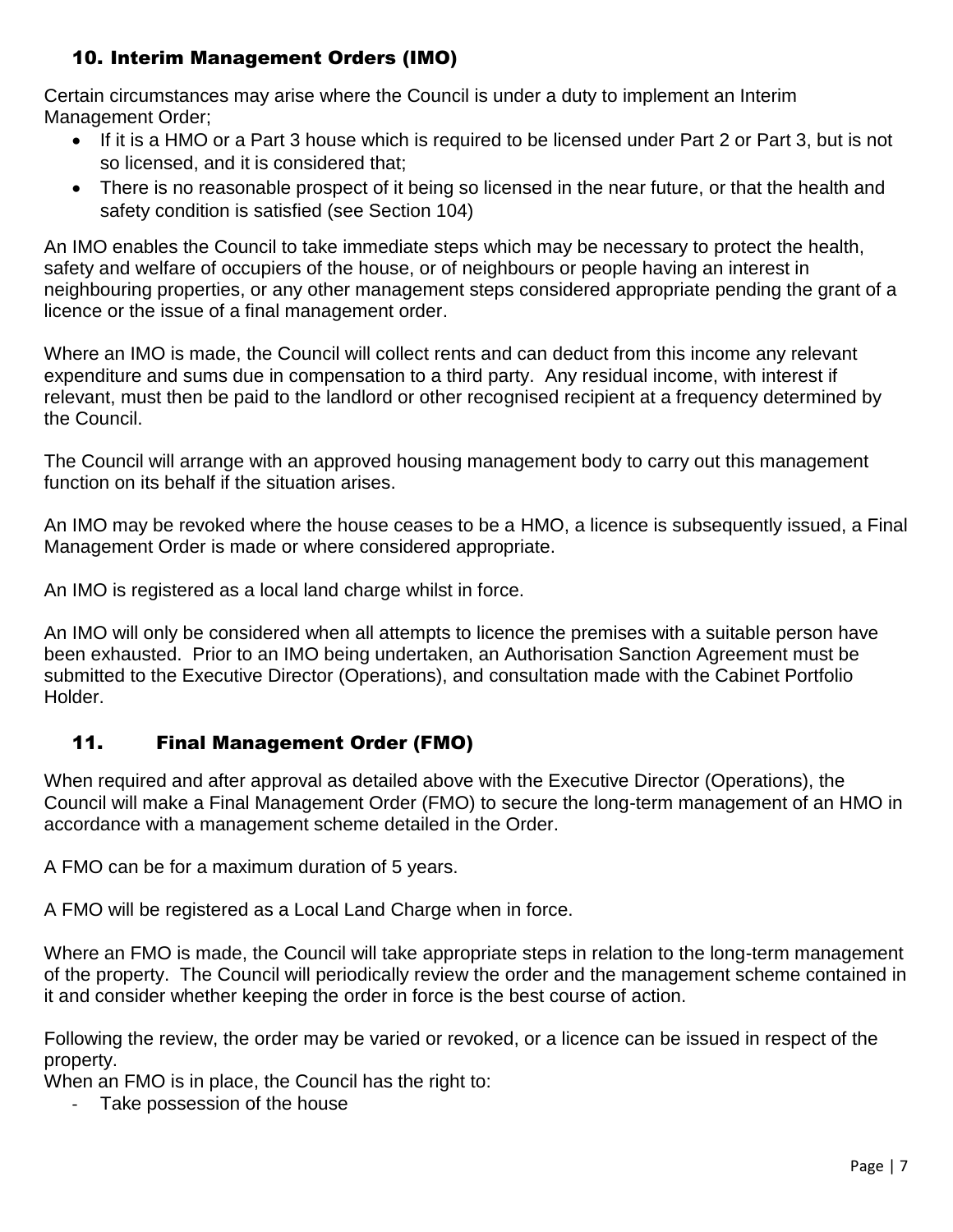- Do anything and authorise a delegated person to do anything which a person having an interest in the house would be entitled to do.
- Create a leasehold or occupancy licence. Such tenures cannot extend beyond the period of the FMO, nor can the notice to quit or termination be more than 4 weeks.
- Create an assured shorthold tenancy as long as it starts more than 6 months before the expiry of the order.

Once a management order is in force, a relevant person may appeal against the making of the order or its terms must be made to the RPT, normally within 28 days. The tribunal may confirm of quash the order.

#### 12. Register of Licensed HMO's

The Council will maintain a register containing the details of all licenced HMO's, as well as any properties that may be subject to an IMO or FMO. The register will contain all relevant information as required to comply with the Act.

The register will be stored and updated electronically and will be available on the Council's website. A paper copy will be made available where requested.

#### 13. Appeals

Applicants and licence holders have a right to appeal to the Upper Tier Tribunal

### 14. Rent Repayment Orders (RRO's)

Where a landlord has committed an offence of operating an unlicensed HMO, where a licence would have been required, the Council has a duty to consider applying for a RRO. All decisions relating to applications for an RRO will be made in line with the Council's 'Civil Penalty and Rent Repayment Order Policy', and 'Enforcement Policy'.

#### 15. Enforcement Action

Where evidence is obtained that an offence has been committed in relation to the Mandatory licensing of HMO's, a decision shall be made as to the most appropriate form of enforcement action. This decision shall be made in line with the Council's 'Civil Penalty and Rent Repayment Order Policy' and 'Enforcement Policy'.

#### 16. Fire Safety Protocol

A fire safety protocol is in place with Derbyshire Fire and Rescue and this shall be referred to and adhered to during the licensing process.

#### 17. Inspections

Wherever resources allow, all premises where an application is received for a Mandatory HMO licence will be subject to an inspection visit during the application process. This is not a legal requirement, and in exceptional circumstances a licence may be granted purely on application if this is considered appropriate.

The intention of the visit will be to ensure that the Council is satisfied that the information supplied is accurate and correctly represents the nature and condition of the premises. Any issues which require